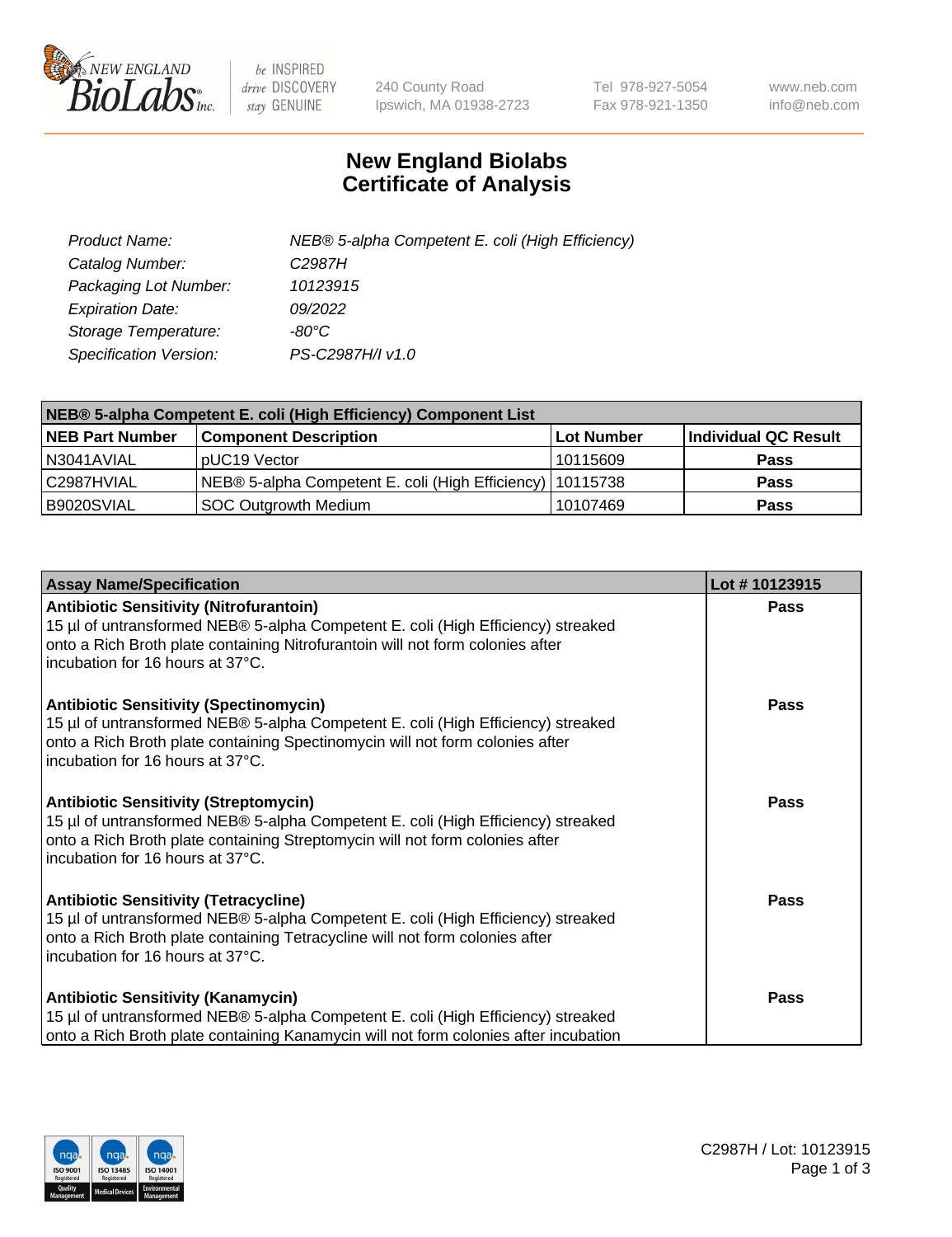

be INSPIRED drive DISCOVERY stay GENUINE

240 County Road Ipswich, MA 01938-2723 Tel 978-927-5054 Fax 978-921-1350

www.neb.com info@neb.com

| <b>Assay Name/Specification</b>                                                                                                                                                                                                                                                           | Lot #10123915 |
|-------------------------------------------------------------------------------------------------------------------------------------------------------------------------------------------------------------------------------------------------------------------------------------------|---------------|
| for 16 hours at 37°C.                                                                                                                                                                                                                                                                     |               |
| <b>Antibiotic Sensitivity (Chloramphenicol)</b><br>15 µl of untransformed NEB® 5-alpha Competent E. coli (High Efficiency) streaked<br>onto a Rich Broth plate containing Chloramphenicol will not form colonies after<br>incubation for 16 hours at 37°C.                                | <b>Pass</b>   |
| <b>Antibiotic Sensitivity (Chloramphenicol)</b><br>15 µl of untransformed NEB® 5-alpha Competent E. coli (High Efficiency) streaked<br>onto a Rich Broth plate containing Chloramphenicol will not form colonies after<br>incubation for 16 hours at 37°C.                                | Pass          |
| <b>Transformation Efficiency</b><br>50 µl of NEB® 5-alpha Competent E. coli (High Efficiency) cells were transformed<br>with 100 pg of pUC19 DNA using the transformation protocol provided. Incubation<br>overnight on LB-Ampicillin plates at 37°C resulted in >1 x 10e9 cfu/ug of DNA. | Pass          |
| <b>Blue-White Screening (α-complementation, Competent Cells)</b><br>NEB® 5-alpha Competent E. coli (High Efficiency) were shown to be suitable for<br>blue/white screening by $\alpha$ -complementation of the $\beta$ -galactosidase gene using pUC19.                                   | Pass          |
| Phage Resistance ( $\phi$ 80)<br>15 µl of untransformed NEB® 5-alpha Competent E. coli (High Efficiency) streaked<br>onto a Rich Broth plate does not support plaque formation by phage $\phi$ 80 after<br>incubation for 16 hours at 37°C.                                               | Pass          |
| Antibiotic Sensitivity (Ampicillin)<br>15 µl of untransformed NEB® 5-alpha Competent E. coli (High Efficiency) streaked<br>onto a Rich Broth plate containing Ampicillin will not form colonies after<br>incubation for 16 hours at 37°C.                                                 | <b>Pass</b>   |

This product has been tested and shown to be in compliance with all specifications.

One or more products referenced in this document may be covered by a 3rd-party trademark. Please visit <www.neb.com/trademarks>for additional information.